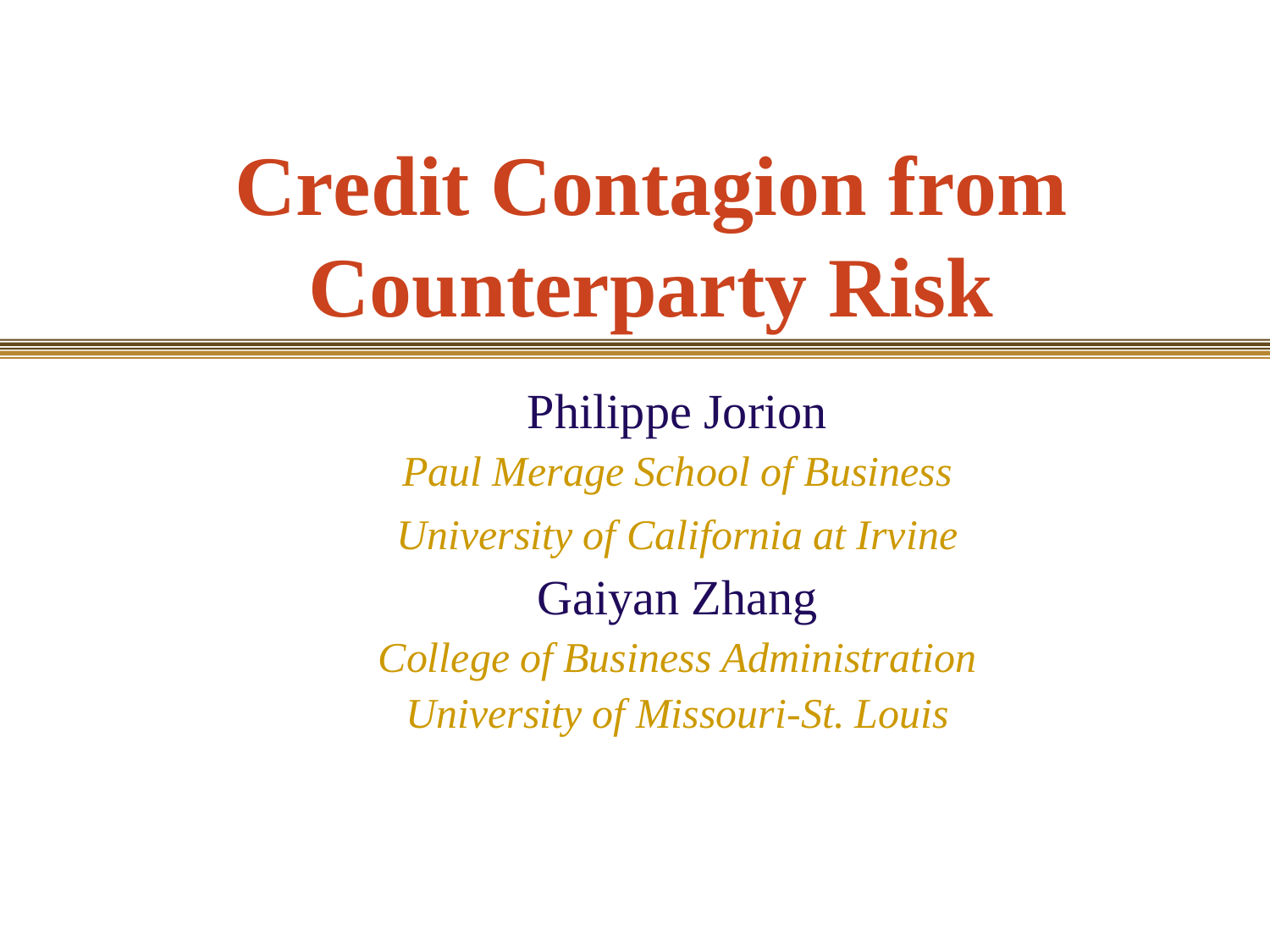# Correlation Models: Why?

- Default correlations are the most important drivers of the tails of portfolio credit risk distributions
- Empirically, default correlations are positive, which increases portfolio risk
	- example: wave of defaults in airlines, telecoms (56% of all bankruptcies in 2002)
	- losses on CDOs "safe" tranches
- Default correlations cannot be measured directly, and must be inferred from a model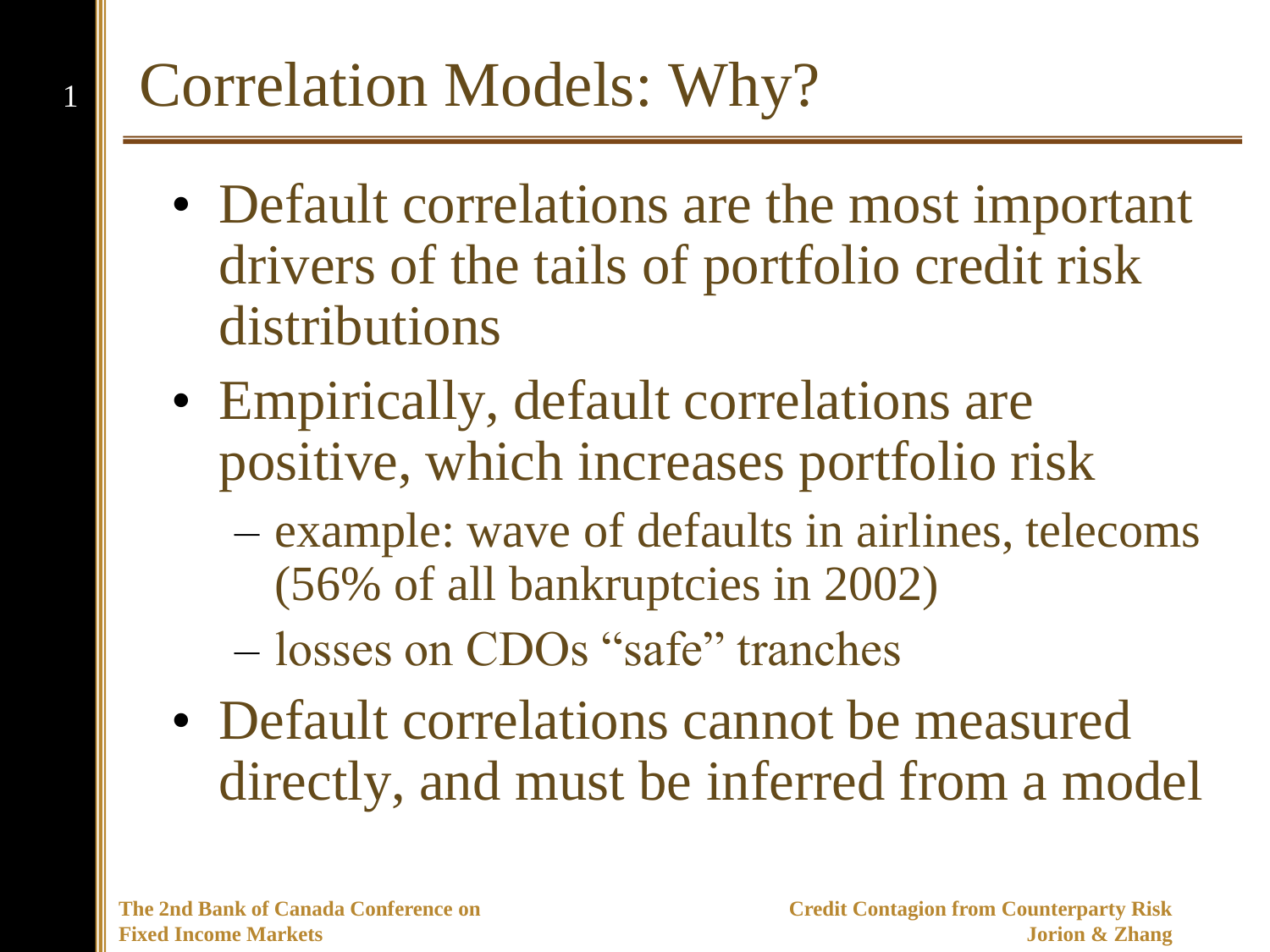## Correlation Models

- Doubly stochastic models:
	- (1) Defaults are driven by common risk factors
	- common negative shocks to cash flows
	- e.g., Basel II is calibrated to a 1-factor model
	- CreditMetrics: joint multivariate normal
	- (2) Conditional on these common factors, defaults are independent
- Issues: cannot fully explain default correlations
	- Das et al.(2007) find evidence of excess clustering of defaults conditional on their set of common factors
	- major problem for portfolio credit risk models
		- Insufficient risk capital provisions for banks and a higher systemtic risk
		- Risk of senior tranches of CDOs understated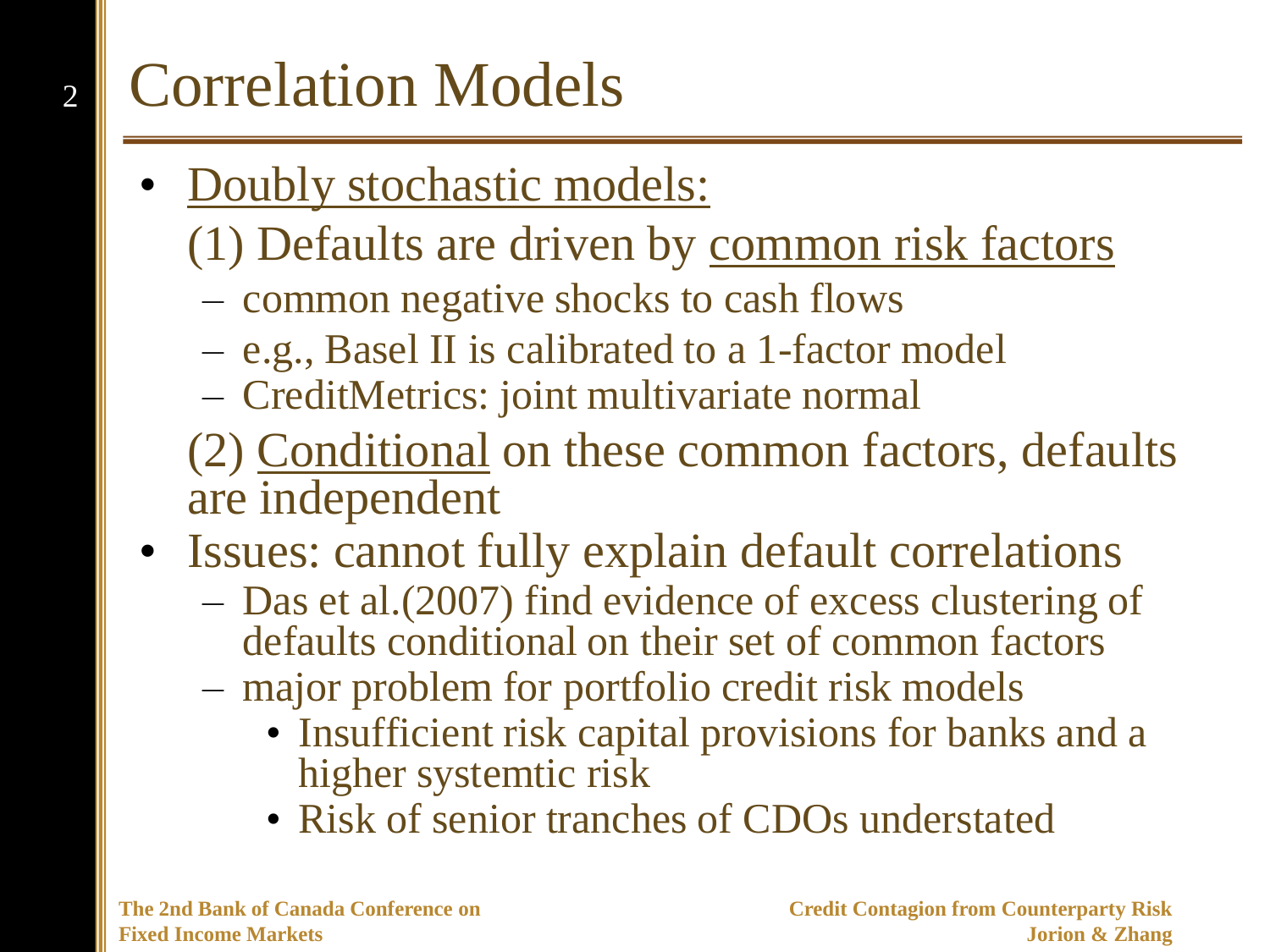# Correlation Models

- Second-generation models try to explain remaining correlations through additional channel of default correlation
	- Bayesian updating of the conditional distribution of the unobservable frailty factors:
		- Collion-Dufresne et al. (2003), Giesecke (2004), etc.
		- Duffie et al. (2008) find evidence for the presence of unobservable risk factors
	- Azizpour and Giesecke (2008) find evidence of *additional* impact of contagion beyond that due to firms' exposure to observable or unobservable risk factors.
	- Evidence of intra-industry contagion effects: Lang and Stulz (1992), Jorion and Zhang (2007)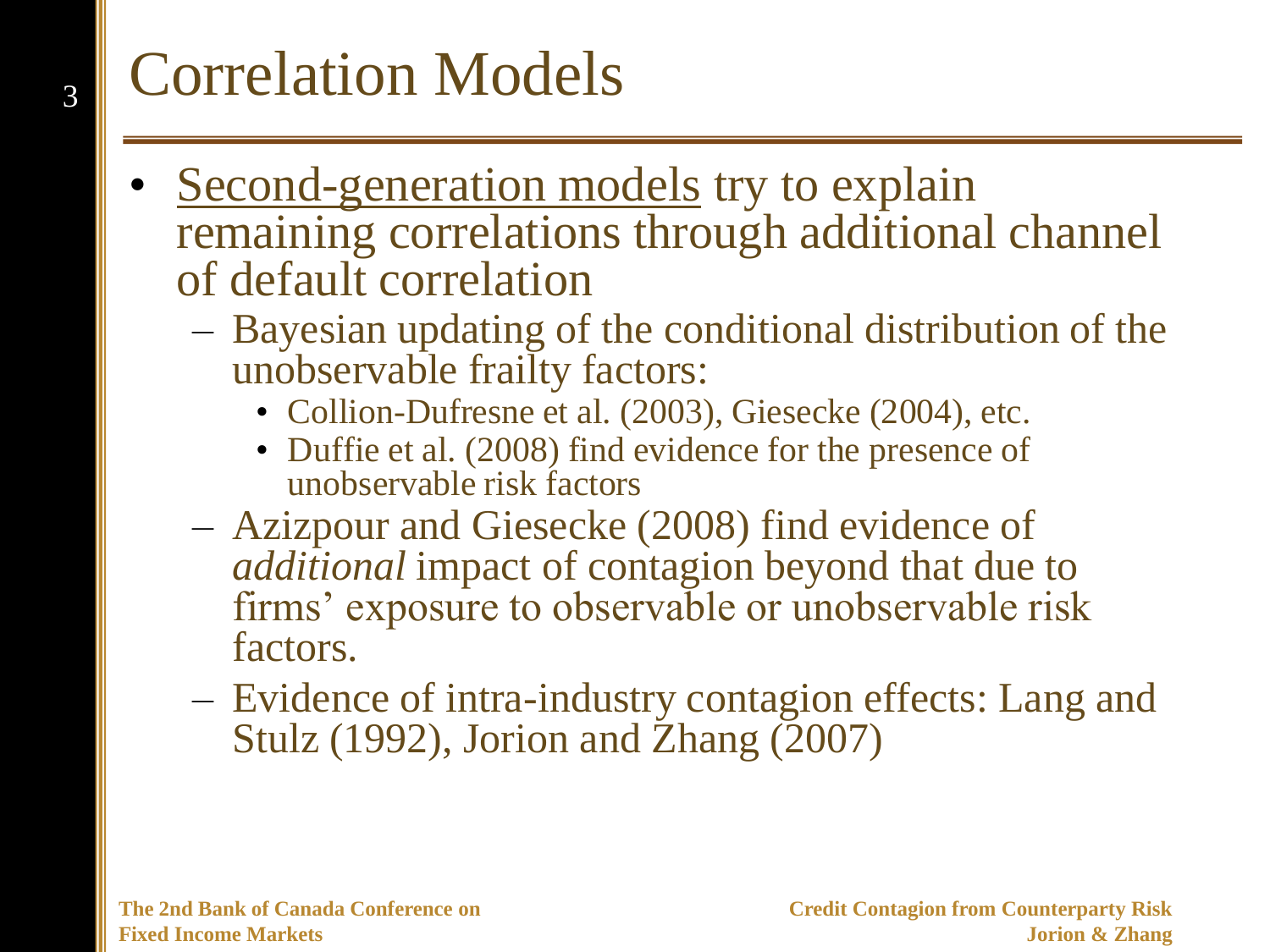# Counterparty Risk

- Default of one firm causes financial distress on other firms with which it has close business ties
- Anecdotal evidence
	- "The Kmart effect: Many companies feel the pain" (CBS Marketwatch, 1/23/02)
	- "EDS joins US Airways casualties" (Financial Times, 9/17/04)
	- Teligent Inc. and XO Communications
		- May 21, 2001: Teligent Inc. Inc filed for Chapter 11 bankruptcy
		- July 26, 2001: XO Communications reported a wider earnings loss due to loss of business of Teligent Inc.
		- Nov.28, 2001: XO Communications was delisted
		- Feb. 23, 2002: XO Communications announced plans to file for Chapter 11 bankruptcy
		- June 18, 2002: XO Communications filed for Chapter 11 bankruptcy.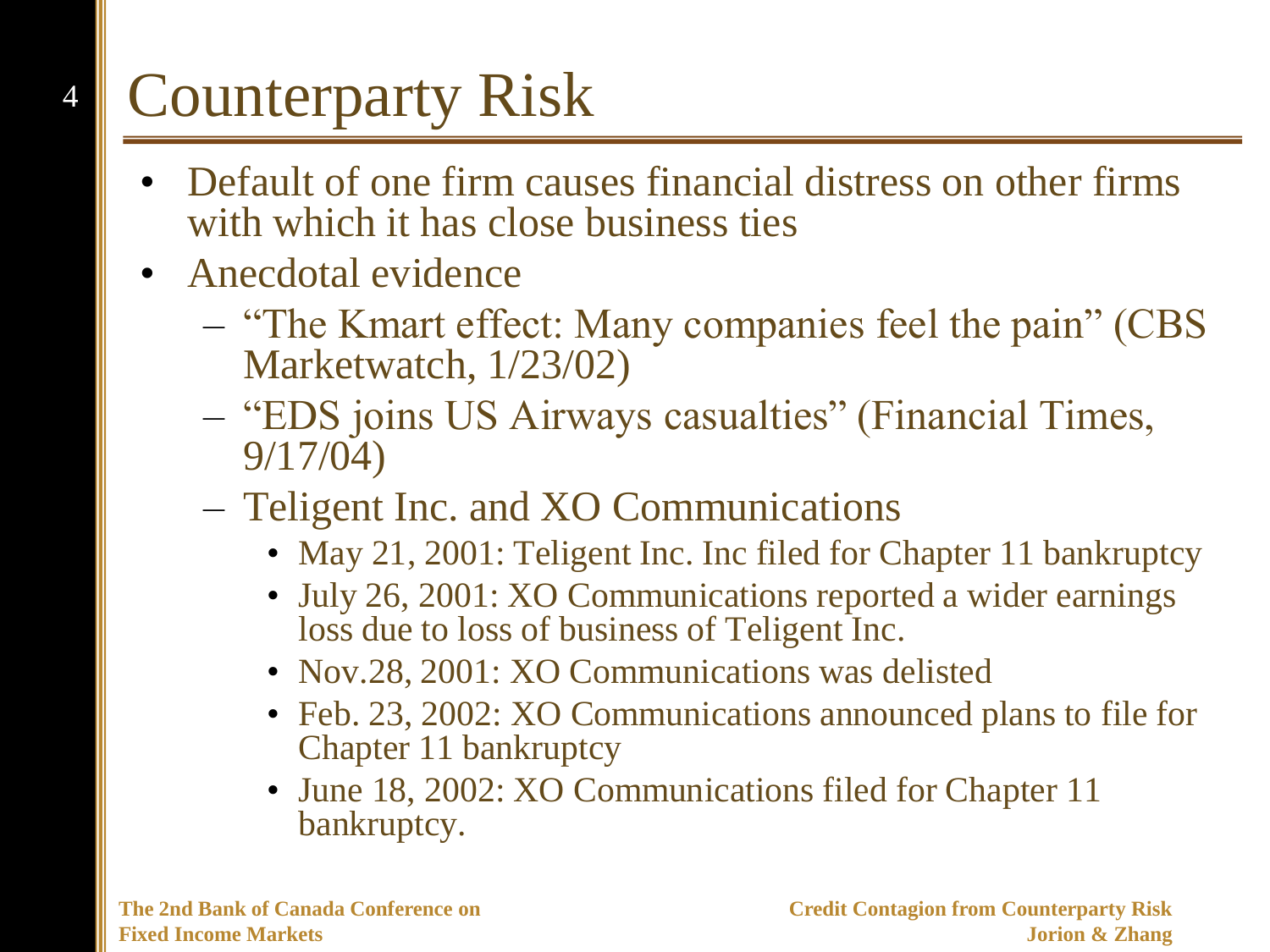# Counterparty Risk

- Theoretical studies
	- Davis and Lo (2001), Jarrow and Yu (2001), and Boissay (2006)
- No empirical application yet: focus of this paper
	- Magnitude? Drivers? No empirical evidence
	- Information on counterparty relationship is hard to obtain
	- We identify creditor-borrower relationship by examining firms filing for Chapter 11 bankruptcy that publicized top creditors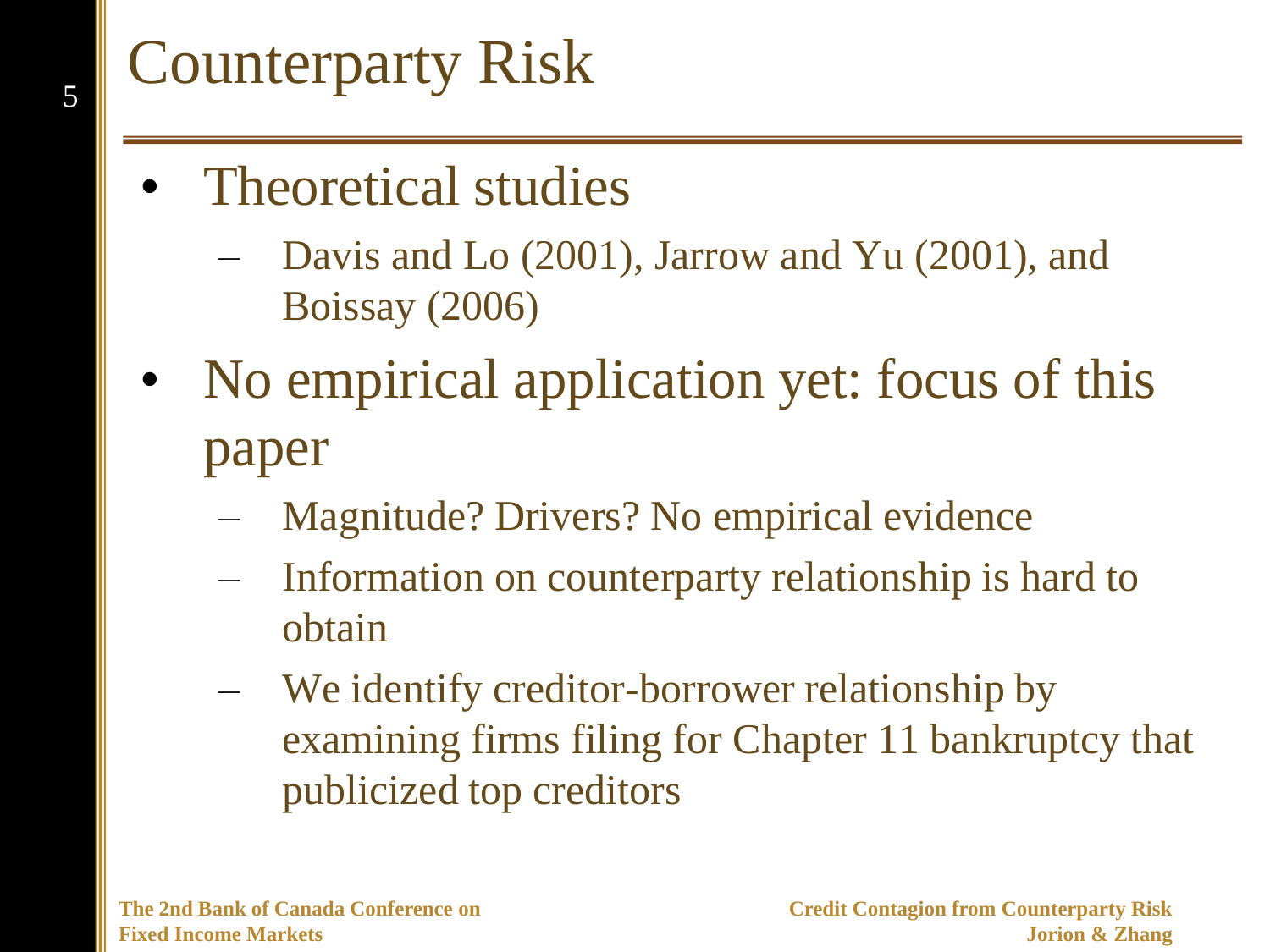# Research Questions

- What are the short-term and long-term effects of bankruptcy of a firm on its creditors?
- Is counterparty effect different for industrial creditors compared to financial lenders?
	- Industrial creditors
		- Trade credit is not well diversified / involuntary lending in nature
		- Business relationship is impaired (NPV effect)
	- Financial creditors
		- Loans or bonds are well diversified / higher recovery rate / hedging
		- Reputation loss?
- What are other determinants of counterparty effect?
	- Credit exposure, recovery rate, correlation, volatility, leverage, hedging, etc.
- Is counterparty effect stronger if the debtor is also a major customer of the creditor? Is counterparty effect stronger when a firm liquidates?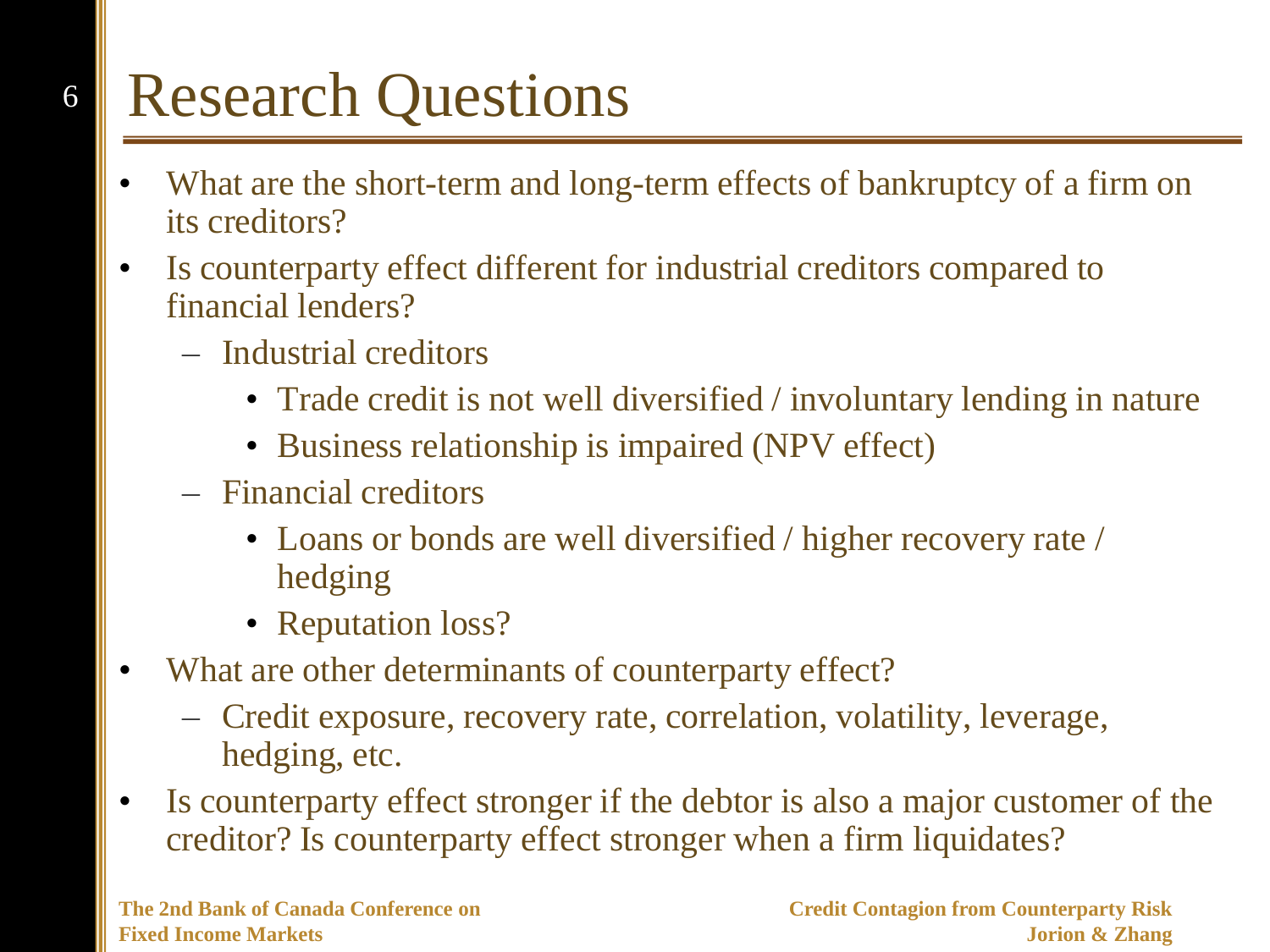# Essential Results

- Creditors experience negative abnormal equity returns and increases in CDS spreads
	- Negative industry-adjusted abnormal return of -1.9% around the [-5,5] event window, or a loss of \$174mn for a median creditor.
	- 5/13bp index-adjusted CDS spread change over 11/70 days, 13bp same as from BBB+ to BBB
- Creditors are more likely to suffer from financial distress later.
	- Within one or two years, the probability of a downgrade of a company suffering a credit loss is about 3 times the unconditional probability.
	- The control samples have a much lower fraction of firms experiencing a delisting within one year or two.
- The effect is stronger for industrial creditors than financials. The counterparty effects are also associated with the relative size of the exposure, the recovery rate, and previous stock return correlations.
- The effect is stronger for creditors for whom the bankrupt firm represents a large fraction of sales, and when a firm liquidates rather than reorganizes.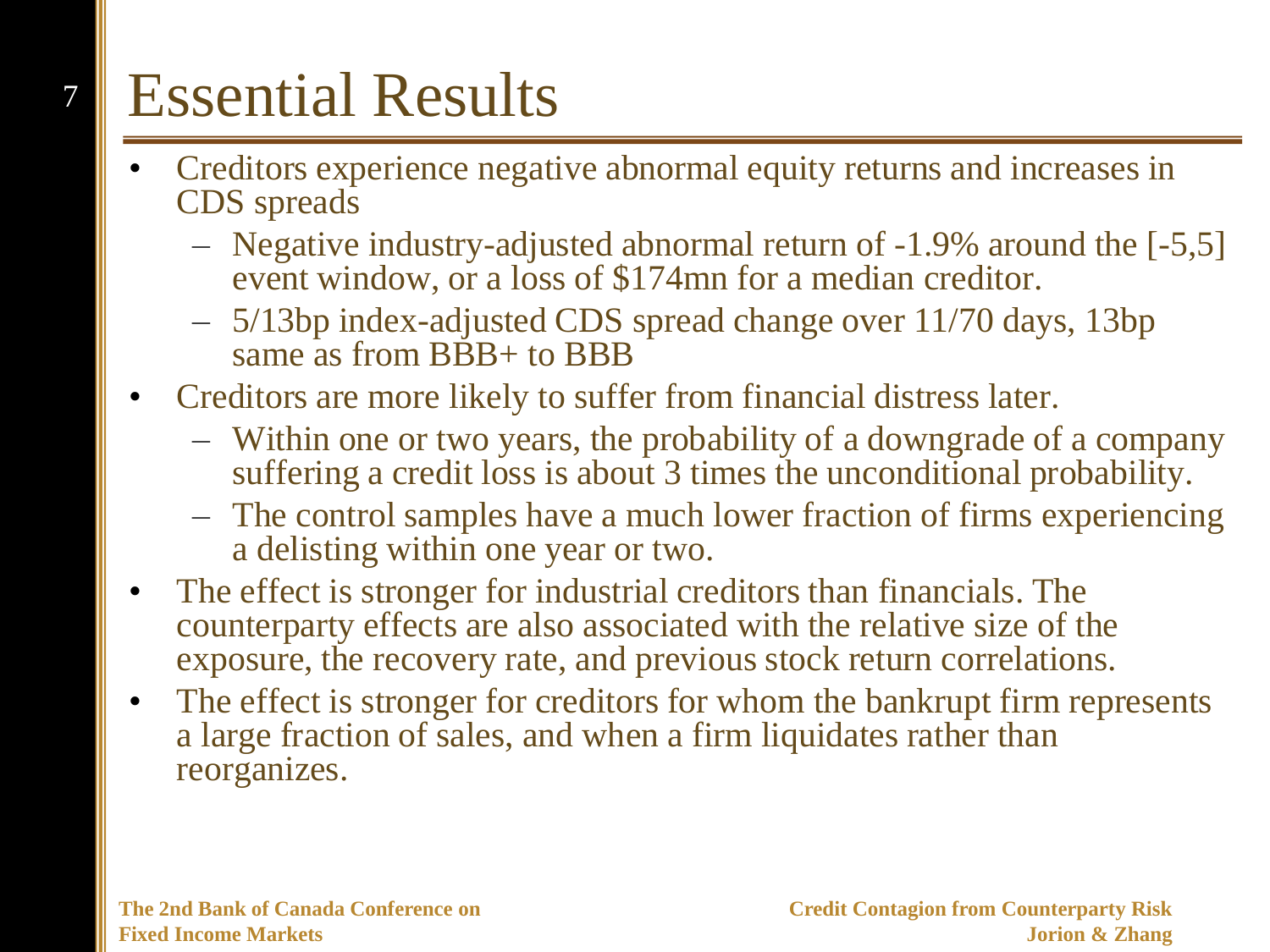# Measuring Exposures

- We hand-collected credit relationship information on 721 Chapter 11 bankruptcies during 1999-2005.
- Filings include the list of top 20 unsecured creditors
	- Exposures are trade credit, bonds, loans
	- Excluding creditors that have other informative corporate news on their own.
	- Require creditors having CRSP & COMPUSTAT information
	- The final equity sample consists of 251 bankruptcies, 694 eventcreditor observations, 570 creditors, and 146 industries.
- The Credit default swap (CDS) final sample consists of 128 bankruptcies, 209 event-creditor observations, 178 creditors, and 91 industries.
	- Require creditors having CDS daily quotes on five-year CDS spreads for senior unsecured debt with a modified restructuring (MR) clause and denominated in U.S.
- This is the first paper to study such data and provides a direct test of counterparty risk
	- Dahiya et al (2003) examine wealth effects of defaults on lead lending banks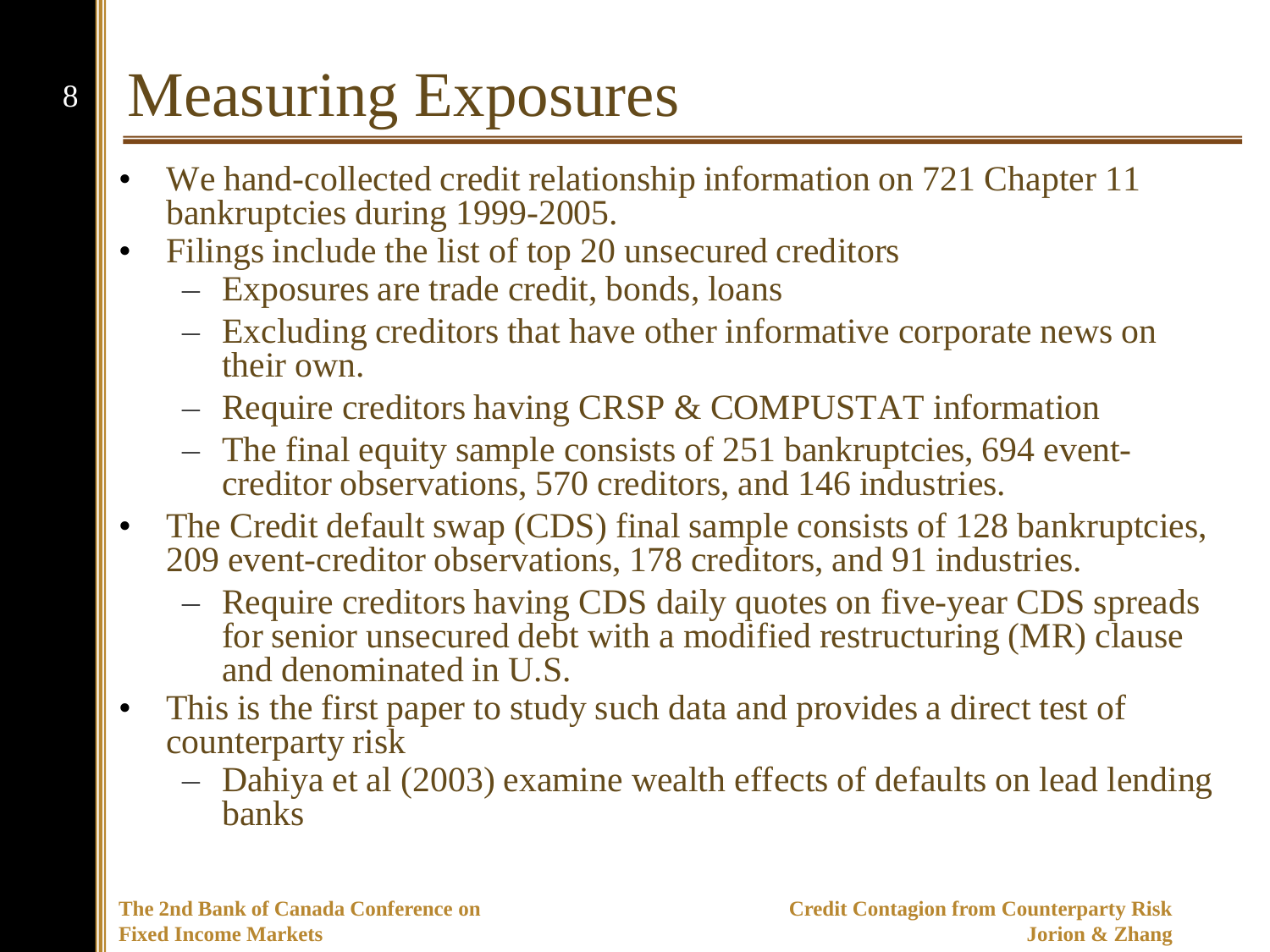### Distribution of Bankruptcy Events

9

|       | Panel A: Number of Creditors within a Creditor Portfolio   |          |           |           |              |  |  |  |  |
|-------|------------------------------------------------------------|----------|-----------|-----------|--------------|--|--|--|--|
|       | N of<br><b>Total Credit</b><br>N of<br>N of<br>N of Event- |          |           |           |              |  |  |  |  |
|       | Bankruptcy                                                 |          |           |           | Amount       |  |  |  |  |
| Year  | Events                                                     | Industry | Creditors | Creditors | (\$ million) |  |  |  |  |
| 1999  | 34                                                         | 29       | 99        | 91        | 292          |  |  |  |  |
| 2000  | 35                                                         | 30       | 76        | 73        | 585          |  |  |  |  |
| 2001  | 44                                                         | 37       | 145       | 140       | 4,405        |  |  |  |  |
| 2002  | 23                                                         | 20       | 65        | 60        | 852          |  |  |  |  |
| 2003  | 41                                                         | 32       | 128       | 122       | 536          |  |  |  |  |
| 2004  | 35                                                         | 34       | 84        | 77        | 198          |  |  |  |  |
| 2005  | 39                                                         | 35       | 97        | 89        | 1,136        |  |  |  |  |
| Total | 251                                                        | 146      | 694       | 570       | 8,004        |  |  |  |  |

| Panel B: Number of Creditors within a Creditor Portfolio |      |         |        |     |     |  |  |
|----------------------------------------------------------|------|---------|--------|-----|-----|--|--|
| N of Events                                              | Mean | Std Dev | Median | Max | Min |  |  |
| 251                                                      |      |         |        |     |     |  |  |

| Panel C: Number of Credit Claims per Creditor |      |         |        |     |     |  |  |
|-----------------------------------------------|------|---------|--------|-----|-----|--|--|
| N of Creditors                                | Mean | Std Dev | Median | Max | Min |  |  |
|                                               |      |         |        |     |     |  |  |

**The 2nd Bank of Canada Conference on Fixed Income Markets**

**Credit Contagion from Counterparty Risk Jorion & Zhang**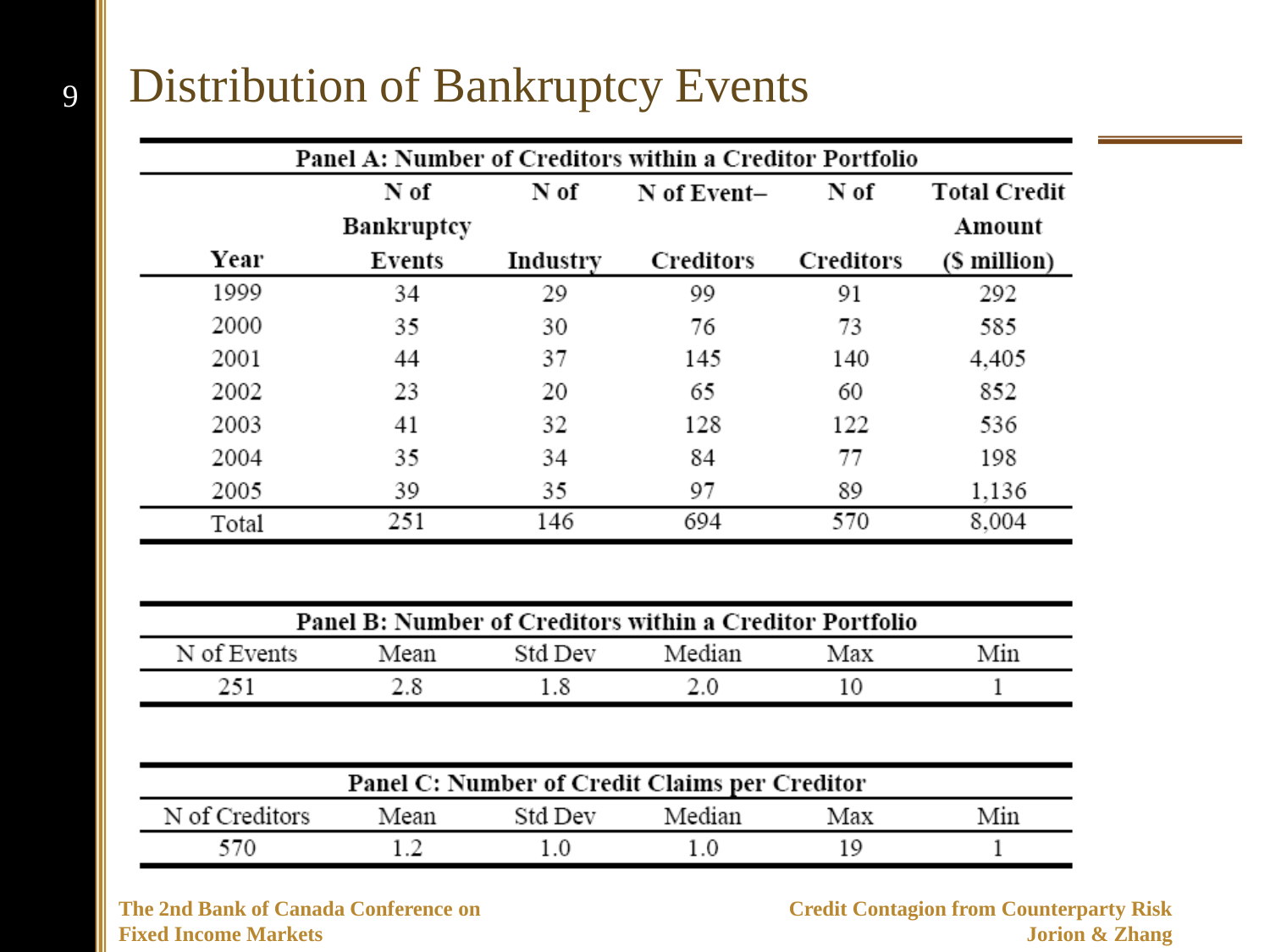### 10 Description of Credit Claims

|              | <b>Panel A: Credit Amount by Credit Type</b>                                                                           |       |       |       |      |       |     |  |  |
|--------------|------------------------------------------------------------------------------------------------------------------------|-------|-------|-------|------|-------|-----|--|--|
|              | <b>Distribution of Amount (\$ million)</b><br>Nb.of Event-                                                             |       |       |       |      |       |     |  |  |
|              | <b>Creditors</b><br><b>Total</b><br><b>Mean</b><br><b>Median</b><br><b>Credit Type</b><br><b>Std Dev</b><br><b>Max</b> |       |       |       |      |       |     |  |  |
| Trade credit | 635                                                                                                                    | 2,014 | 3.2   | 8.8   | 0.5  | 79    |     |  |  |
| <b>B</b> ond | 25                                                                                                                     | 429   | 17.1  | 25.4  | 5.5  | 91    |     |  |  |
| Loan         | 34                                                                                                                     | 5,561 | 163.6 | 338.2 | 66.4 | 1,750 | 2.4 |  |  |
| Total        | 694                                                                                                                    | 8.004 | 11.5  | 82.1  | 0.6  | .750  |     |  |  |
|              |                                                                                                                        |       |       |       |      |       |     |  |  |

| <b>Panel B: Credit Amount by Creditor</b> |                          |                                                            |              |             |                |               |            |          |  |
|-------------------------------------------|--------------------------|------------------------------------------------------------|--------------|-------------|----------------|---------------|------------|----------|--|
|                                           |                          | <b>Distribution of Amount (\$ million)</b><br>Nb.of Event- |              |             |                |               |            |          |  |
| <b>Creditor</b>                           | <b>Credit Type</b>       | <b>Creditors</b>                                           | <b>Total</b> | <b>Mean</b> | <b>Std Dev</b> | <b>Median</b> | <b>Max</b> | Min      |  |
|                                           | Industrials Trade credit | 570                                                        | 1,838        | 3.2         | 8.8            | 0.6           | 79         | $\theta$ |  |
|                                           | <b>B</b> ond             | 13                                                         | 76           | 5.9         | 7.3            | 1.5           | 23         |          |  |
|                                           | Total                    | 583                                                        | 1,914        | 3.3         | 8.7            | 0.6           | 79         | $\theta$ |  |
|                                           | Financials Trade credit  | 65                                                         | 176          | 2.7         | 9.2            | 0.3           | 66         | 0        |  |
|                                           | <b>B</b> ond             | 12                                                         | 352          | 29.4        | 32.3           | 16.1          | 91         |          |  |
|                                           | Loan                     | 34                                                         | 5,561        | 163.6       | 338.2          | 66.4          | 1,750      | 2.4      |  |
|                                           | Total                    | 111                                                        | 6,090        | 54.9        | 199.5          | 1.7           | 1,750      | $\theta$ |  |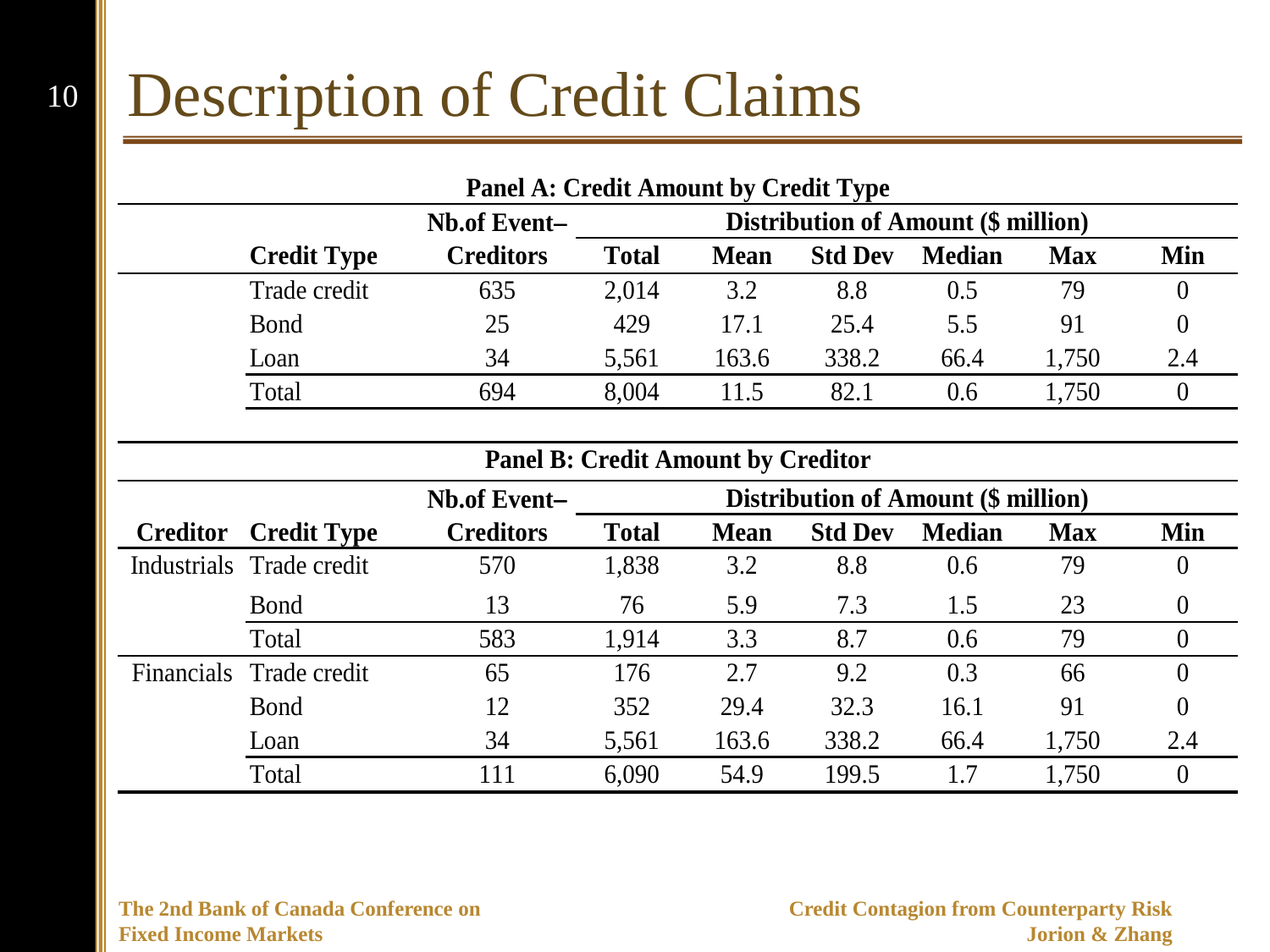### 11 Method

- For each event, we construct a creditor portfolio as an equallyweighted portfolio of firms.
- Apply the standard event study method to creditor portfolios to obtain CAR [MacKinlay (1997)]
	- Market index as the benchmark
	- Industry portfolio as the benchmark (net of industry effect)
- For each creditor portfolio, calculate cumulative abnormal CDS spread changes (CASCs) adjusting for CDS rating indices.

$$
AS_{jt} = S_{jt} - I_{rt} \qquad CASC_j(t_1, t_2) = AS_{jt_2} - AS_{jt_1}
$$

– Investment-Grade CDX, High-Yield CDX

**The 2nd Bank of Canada Conference on Fixed Income Markets**

**Credit Contagion from Counterparty Risk Jorion & Zhang**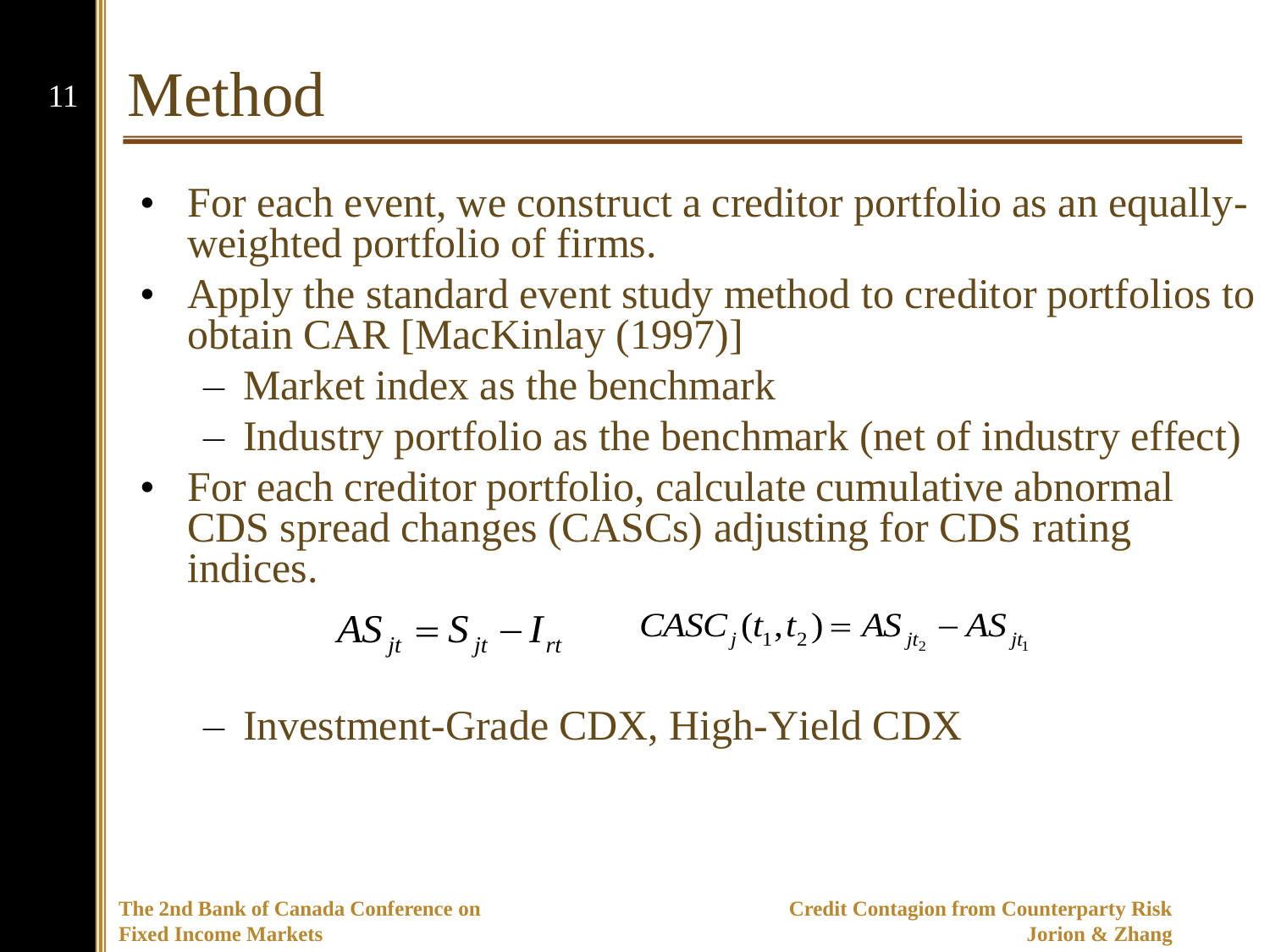#### 12 Effect on Creditors

|        | <b>Abnormal Equity Returns</b>               |                                    |      |                                 | <b>Adjusted CDS Spread Change</b>    |           |  |
|--------|----------------------------------------------|------------------------------------|------|---------------------------------|--------------------------------------|-----------|--|
| Day    |                                              | Mean $(\% )$ T-statistic $\%$ (<0) |      | <b>CASC</b>                     | <b>T-statistic</b>                   | $\%$ (>0) |  |
|        | All Creditors $(N=251)$                      |                                    |      | All Creditors $(N=128)$         |                                      |           |  |
| $-1,1$ | $-0.90$                                      | $-4.09***$                         | 57.6 | 2.11                            | $3.24***$                            | 68.0      |  |
| $-5,5$ | $-1.90$                                      | $-4.51***$                         | 55.6 | 5.17                            | $4.15***$                            | 67.2      |  |
|        | <b>Industrial Firms <math>(N=230)</math></b> |                                    |      | <b>Industrial Firms (N=111)</b> |                                      |           |  |
| $-1,1$ | $-0.93$                                      | $-3.68***$                         | 56.6 | 2.47                            | $3.17***$                            | 70.3      |  |
| $-5,5$ | $-2.29$                                      | $-4.73***$                         | 57.0 | 5.58                            | $3.74***$                            | 66.7      |  |
|        | <b>Financial Institutions (N=76)</b>         |                                    |      |                                 | <b>Financial Institutions (N=30)</b> |           |  |
| $-1,1$ | $-0.74$                                      | $-2.09**$                          | 61.2 | 0.13                            | 0.13                                 | 56.7      |  |
| $-5,5$ | $-0.34$                                      | $-0.50$                            | 53.7 | 2.66                            | 1.40                                 | 70.0      |  |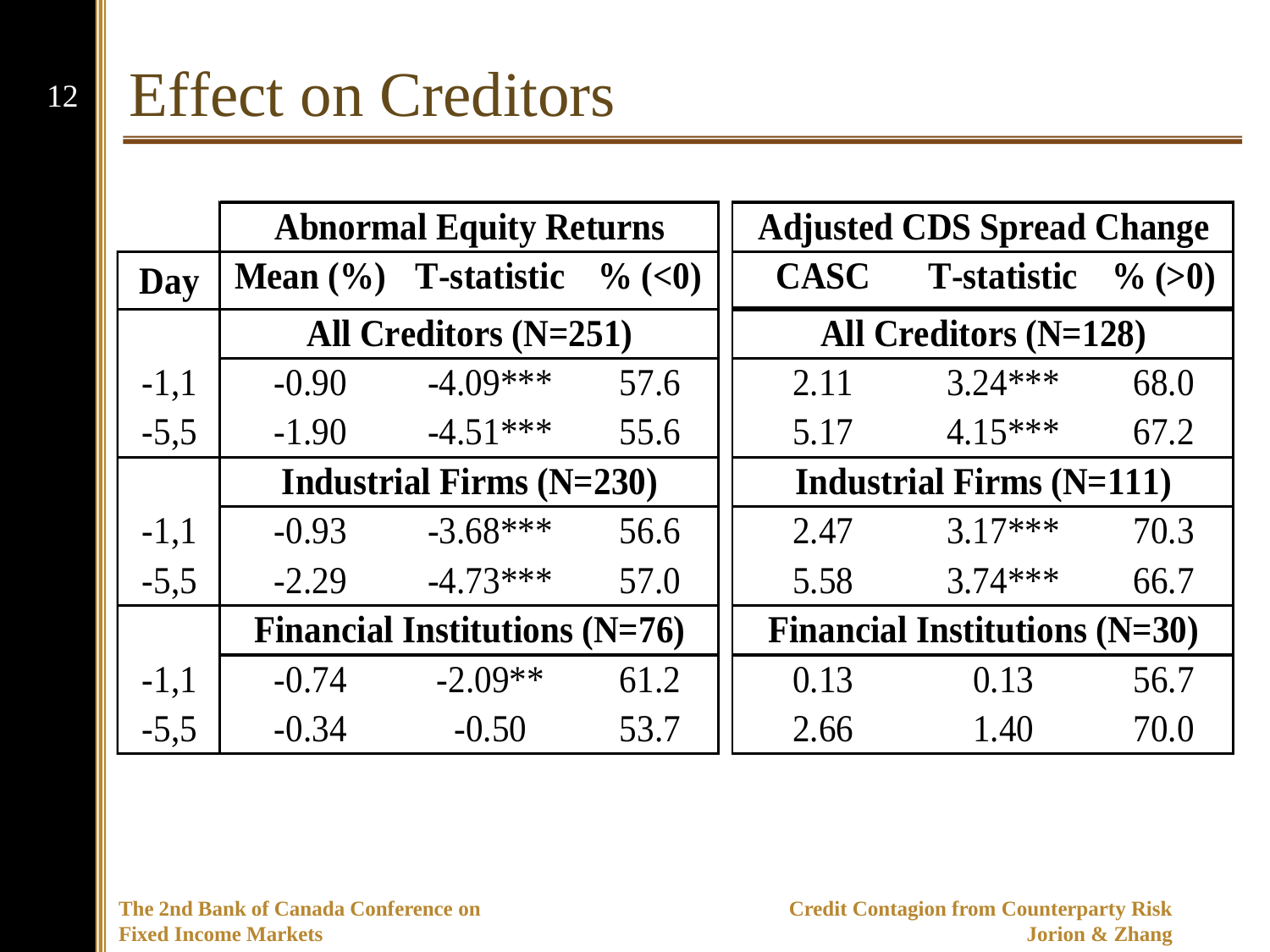### Cross-Sectional Analysis

\* Cross-Sectional Analysis<br>
CAR =  $\alpha + \beta_1 EXP + \beta_2 REC + \beta_1^* EXP(1-REC) + \beta_3 CORR + \beta_4 VOL + \beta_5 LEV + \varepsilon$ 

• EXP, exposure/MVE

- average credit exposure is 0.32% of total market value for industrial creditors, and 0.16% for financial institutions
- REC, recovery rate
- EXP(1-REC)=ECL, expected credit loss
- CORR, correlation of equity returns 252D
- VOL, volatility of creditor equity
- LEV, leverage of creditor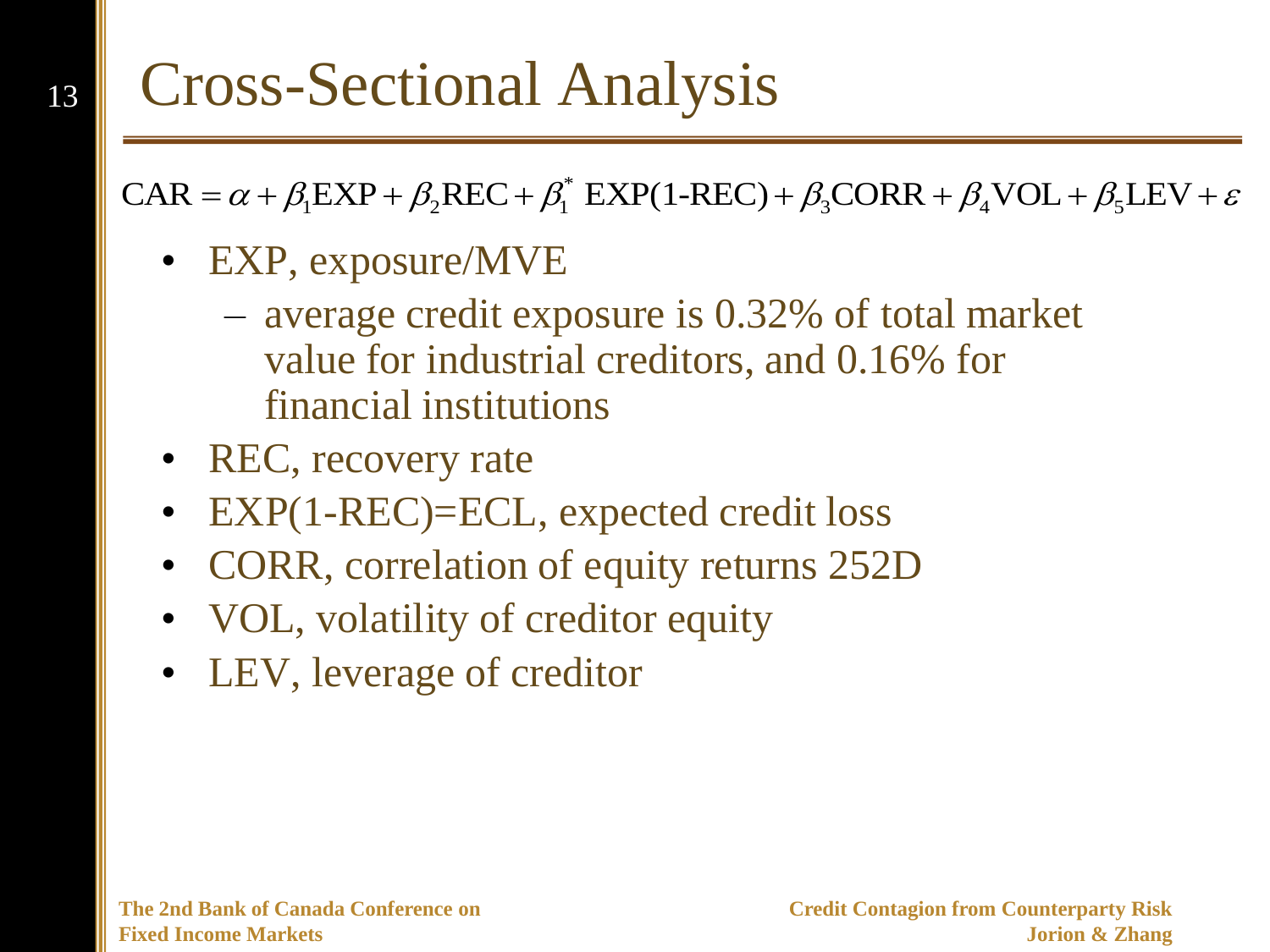#### 14 Counterparty Risk

The stock price effect can be decomposed into (1) the "expected credit loss", from the exposure and recovery rate (balance sheet), (2) the NPV of lost future profits, especially for supplier/lender relationships (income)

### RATE OF RETURN  $=$   $-$ EXP(1  $-$  REC)  $-$  NPV

- Example: Handleman had exposure of \$65m to Kmart; market value loss was \$100m
- So, the coefficient on EXP(1-REC) could be greater than one, or less if effect anticipated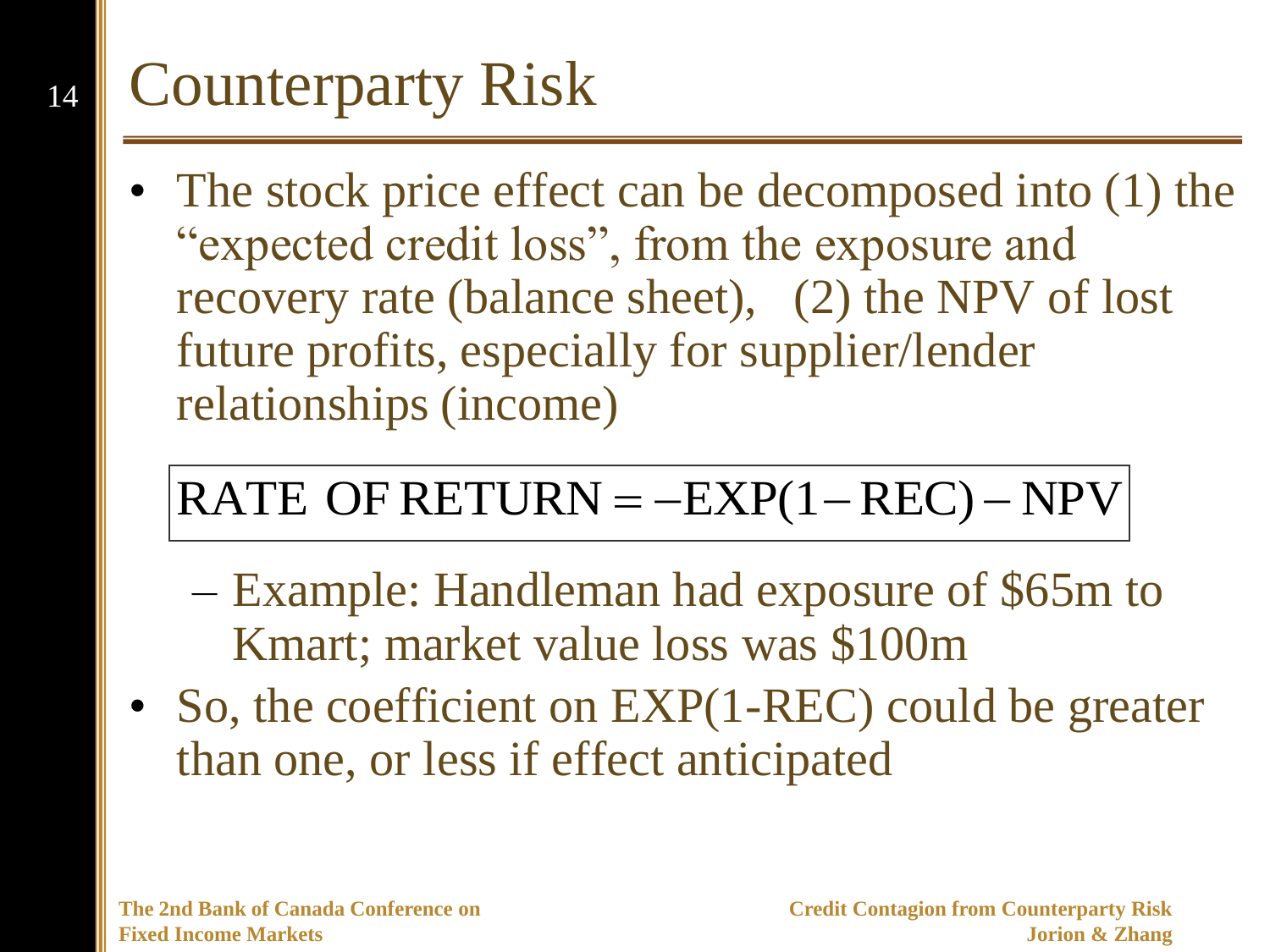### Cross-Sectional Results

- Cross-sectional regressions of equity CAR on
	- exposure scaled by MVE gives negative coefficients, as greater exposure increases loss
	- recovery rate for borrower industry gives positive coefficients, as greater recovery lowers loss
	- $-$  ECL = EXP(1-REC) has coefficient close to -1
	- previous equity correlation gives positive coefficients, reflecting similarities in cash flows
	- creditor volatility and leverage give negative coefficients, reflecting greater distress
- All signs are inverted using CDS spreads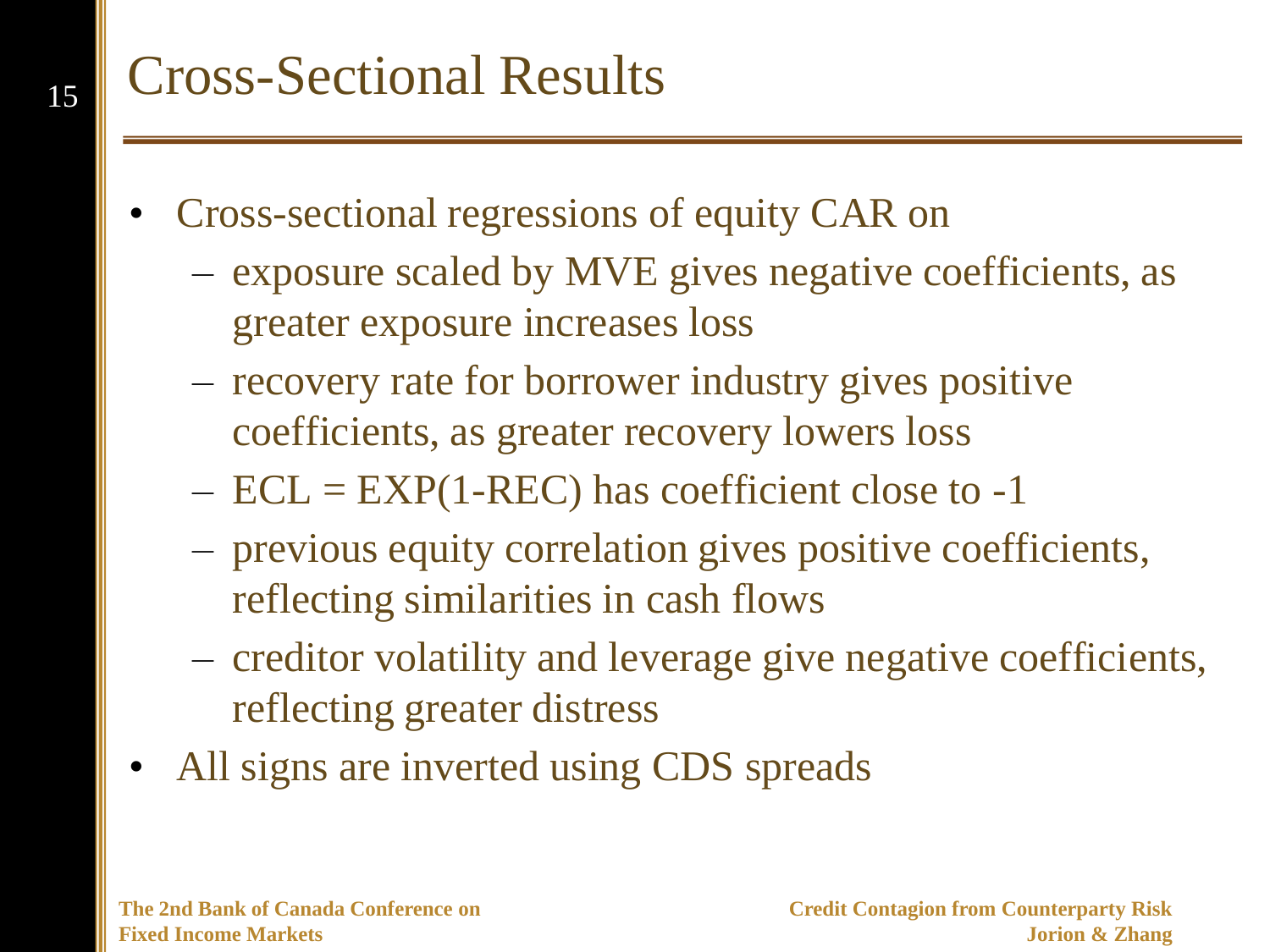#### 16 Cross-Sectional Results

• For stocks, coefficients on EXP is negative, on REC is positive, and ECL close to -1

– for financials, -2, perhaps learning about all loans

• For CDS, coefficients have reverse sign

|             | <b>Equity</b> |            |             | <b>CDS</b> |            |            |
|-------------|---------------|------------|-------------|------------|------------|------------|
|             | <b>EXP</b>    | <b>REC</b> | ECI         | <b>EXP</b> | <b>REC</b> | <b>ECL</b> |
| All         | $-0.83***$    | $2.69*$    |             | 8.84 ***   | $-5.44$    |            |
|             |               |            | $-1.01***$  |            |            | $14.71***$ |
| Industrials | $-0.82***$    | 2.66       |             | $9.84***$  | $-5.44$    |            |
|             |               |            | $-1.00$ *** |            |            | $17.08***$ |
| Financials  | $-1.39***$    | $2.67***$  |             | $5.17***$  | $-2.74$    |            |
|             |               |            | $-2.09***$  |            |            | $7.65***$  |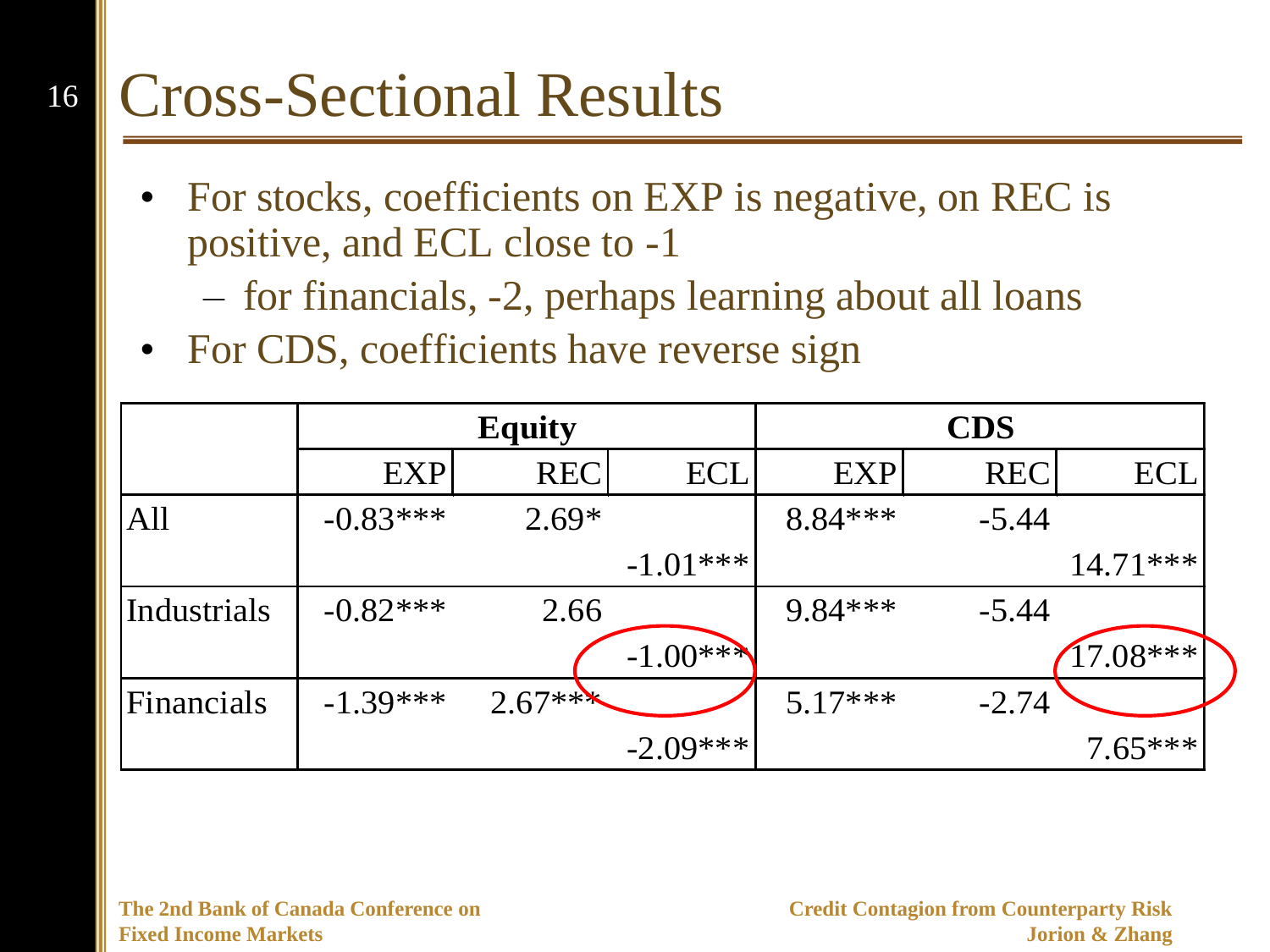#### 17 Discussion: Effects When the Debtor Liquidates

- Effects should be stronger because the creditor will not only lose its exposure, but also lose its future business.
- We identify a sub-sample of firms that are likely to liquidate from their bankruptcy filings (32 events, 79 creditors)
- The coefficient on EXP(1-REC) is **-2.32\*\*.**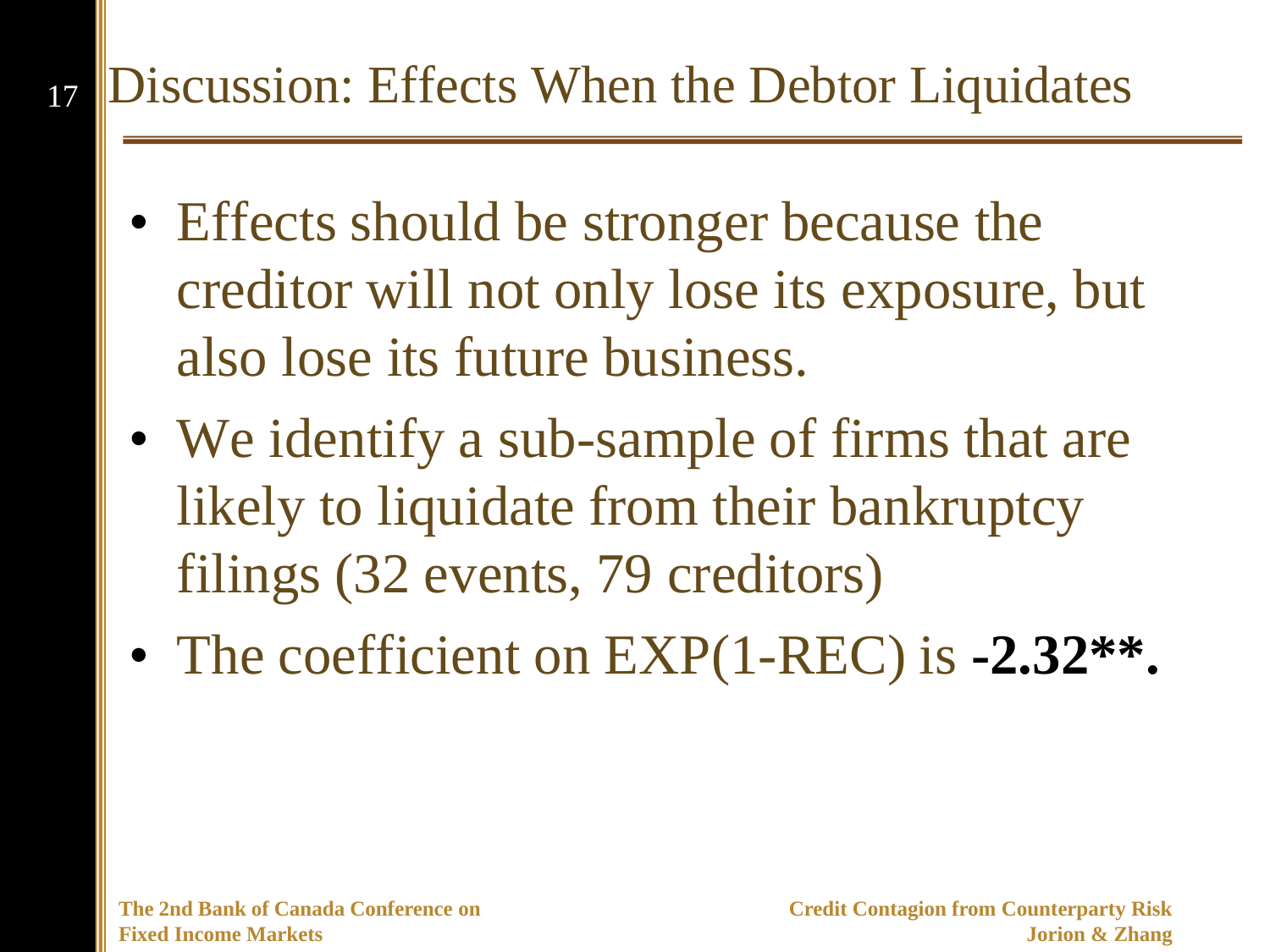#### 18 Discussion: Effects on Creditors/Suppliers

- Firms have to disclose in their 10-Ks the identity of any customer representing more than 10% of total sales.
- We find six cases where the creditor lists the firm subsequently filing for bankruptcy as a major customer in the two fiscal years ending prior to the bankruptcy announcement date.
- The average 3-day, 11-day, and 70-day industry-adjusted CARs around *the bankruptcy announcement* dates are **-9.23%\*\*, -23.34%\*\*\*, and -53.17%\*\*\*,** respectively.
- The average 3-day, 11-day, and 70-day industry-adjusted CARs around *the default dates* are
	- **-12.19%\*\*\*, -18.71%\*\*\*, and -51.21%\*\*\*,** respectively.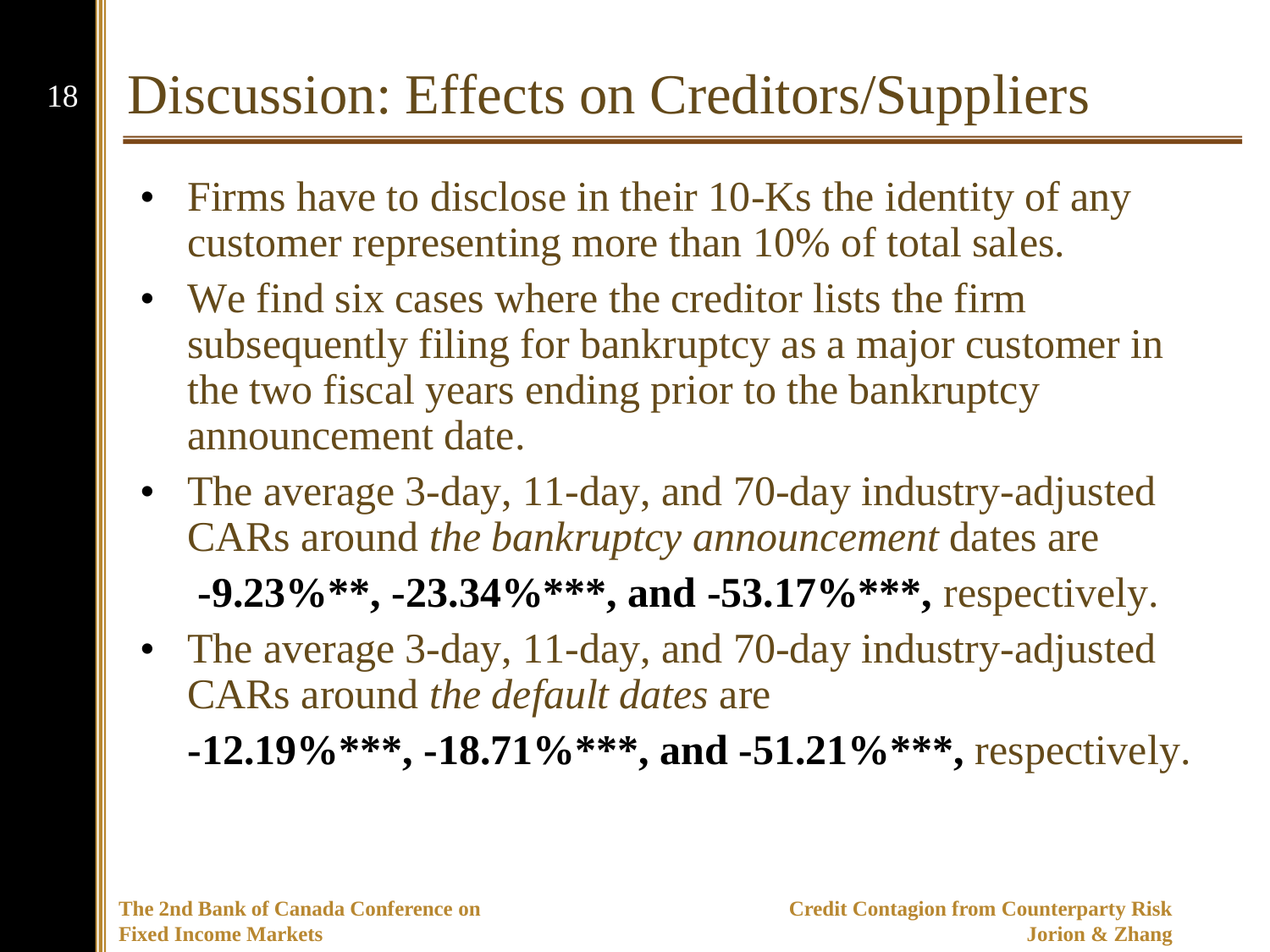### Subsequent Financial Distress of Creditors

- Follow creditors for 1 year, comparing to a control sample of firms with the same rating and in the same industry and size group
	- frequency of financial distress significantly higher for creditors, suggesting strong contagion effects
	- industrials are much more affected than financials

| <b>Fraction of</b> | <b>Industrials</b> |                | <b>Financials</b> |                |  |
|--------------------|--------------------|----------------|-------------------|----------------|--|
| <b>firms</b>       | <b>Creditor</b>    | <b>Control</b> | <b>Creditor</b>   | <b>Control</b> |  |
| <b>Delisted</b>    | 1.9%               | $0.3\%$ ***    | 1.0%              | $0.2\%$        |  |
| Downgraded         | 23.6%              | $8.3\%$ ***    | 14.0%             | $6.8\%***$     |  |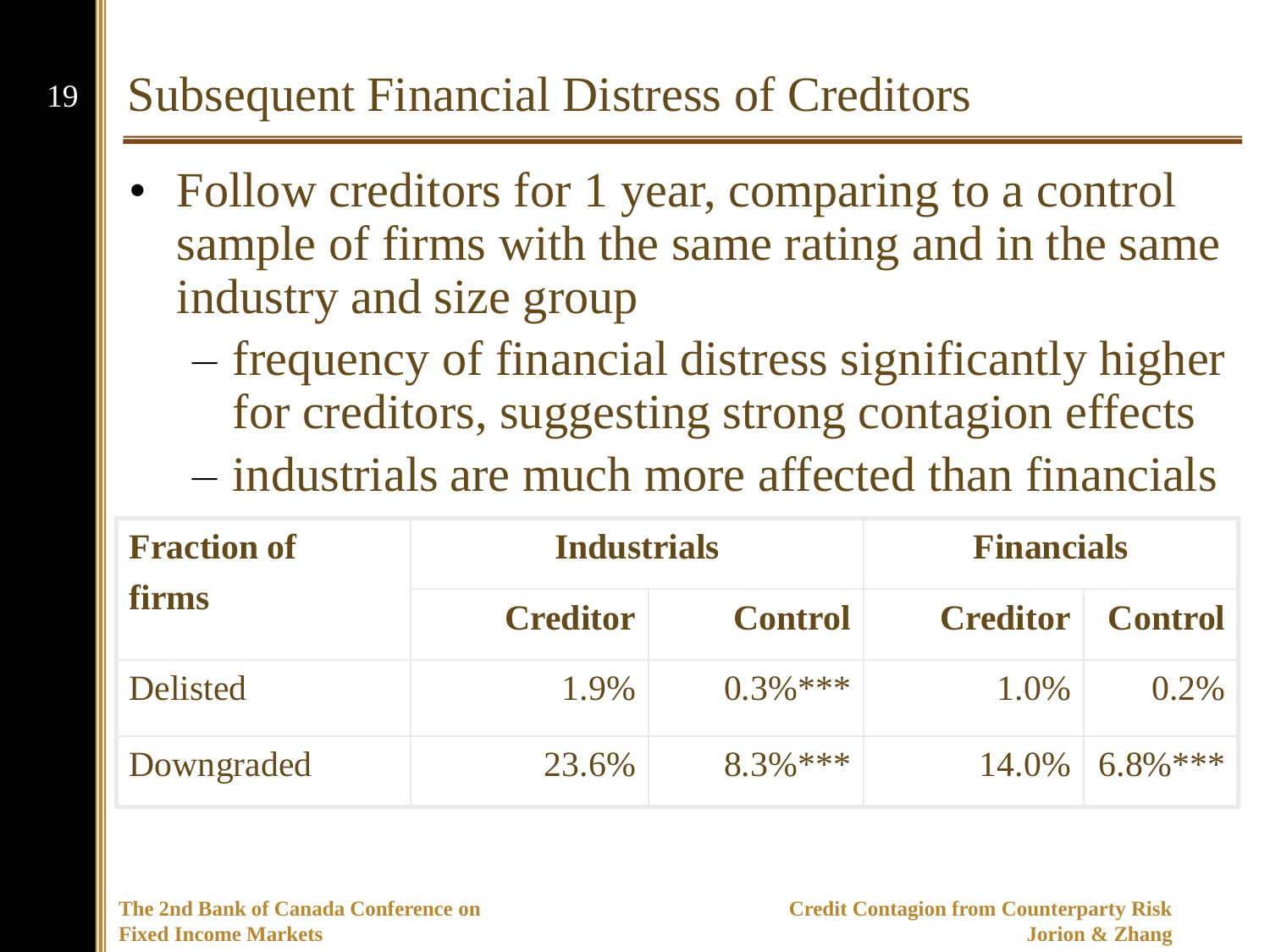### Implications for Portfolio Risk

- Simulations calibrated to empirical results
- Homogeneous sample, N=100, PD=1% (BB)
- One-factor model with asset corr.=0.20
- (1) With no counterparty effect, default corr.=0.024, 23 defaults at the 99.9% confidence level
- (2) With counterparty effects, K=3 creditors, PD changes by 0.5%, iterate on multiple defaults, cutoff moves from 23 to 29 defaults With K=10 creditors, cutoff is 65 defaults
- Simulations suggest that the tails of the distribution, or economic capital measures, are severely understated by conventional credit models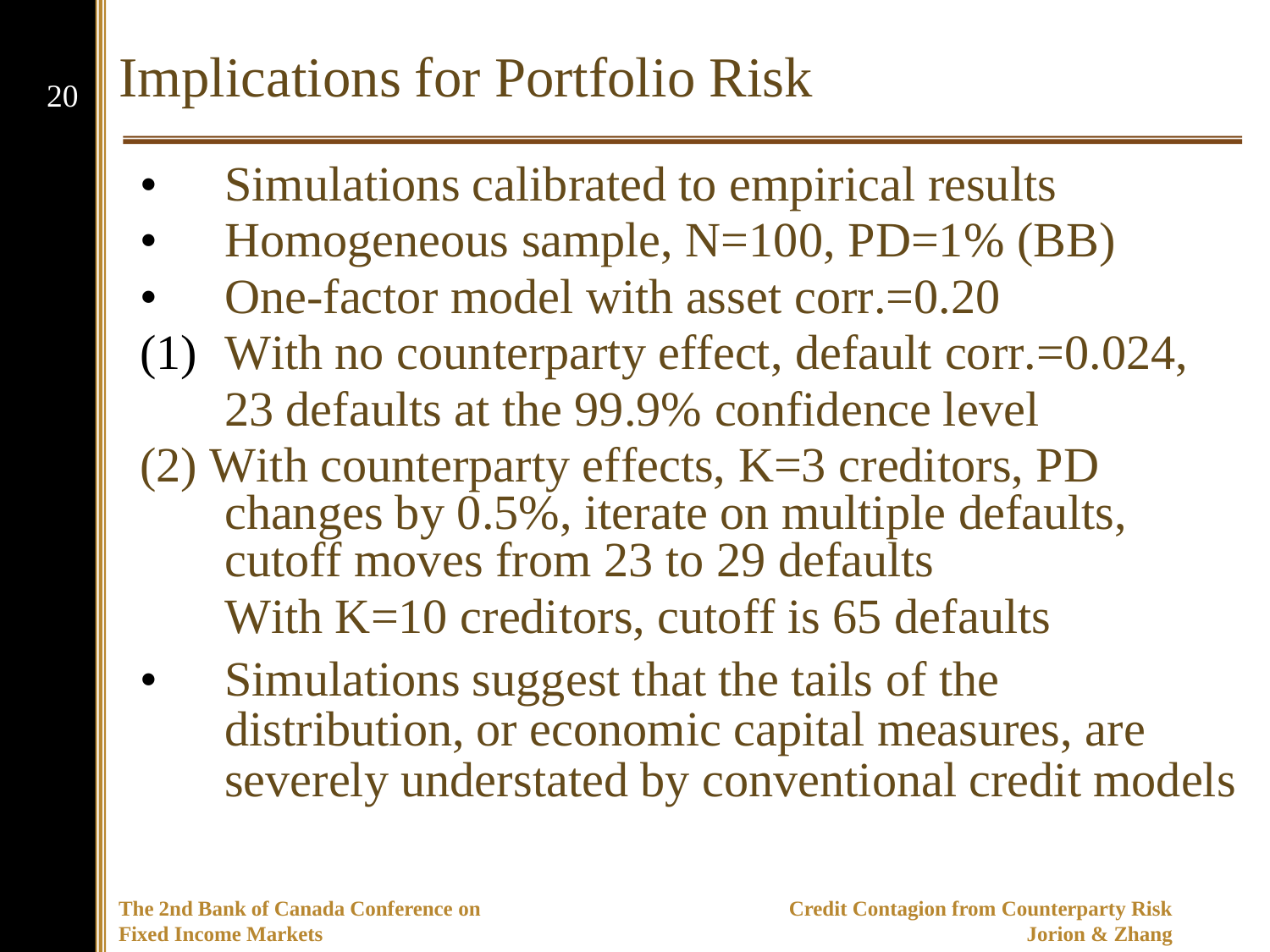### "Irresistible Reasons for Better Models of Credit Risk" Darrell Duffie – Financial Times, April 2004

- Financial institutions are working hard to improve their modeling of credit risk
- Yet much remains to be done. In particular, it should be a priority to develop more realistic methods for quantifying correlations among the credit risks of corporate borrowers
- ... this is one area of finance where our ability to structure financial products may be running ahead of our understanding of the implications